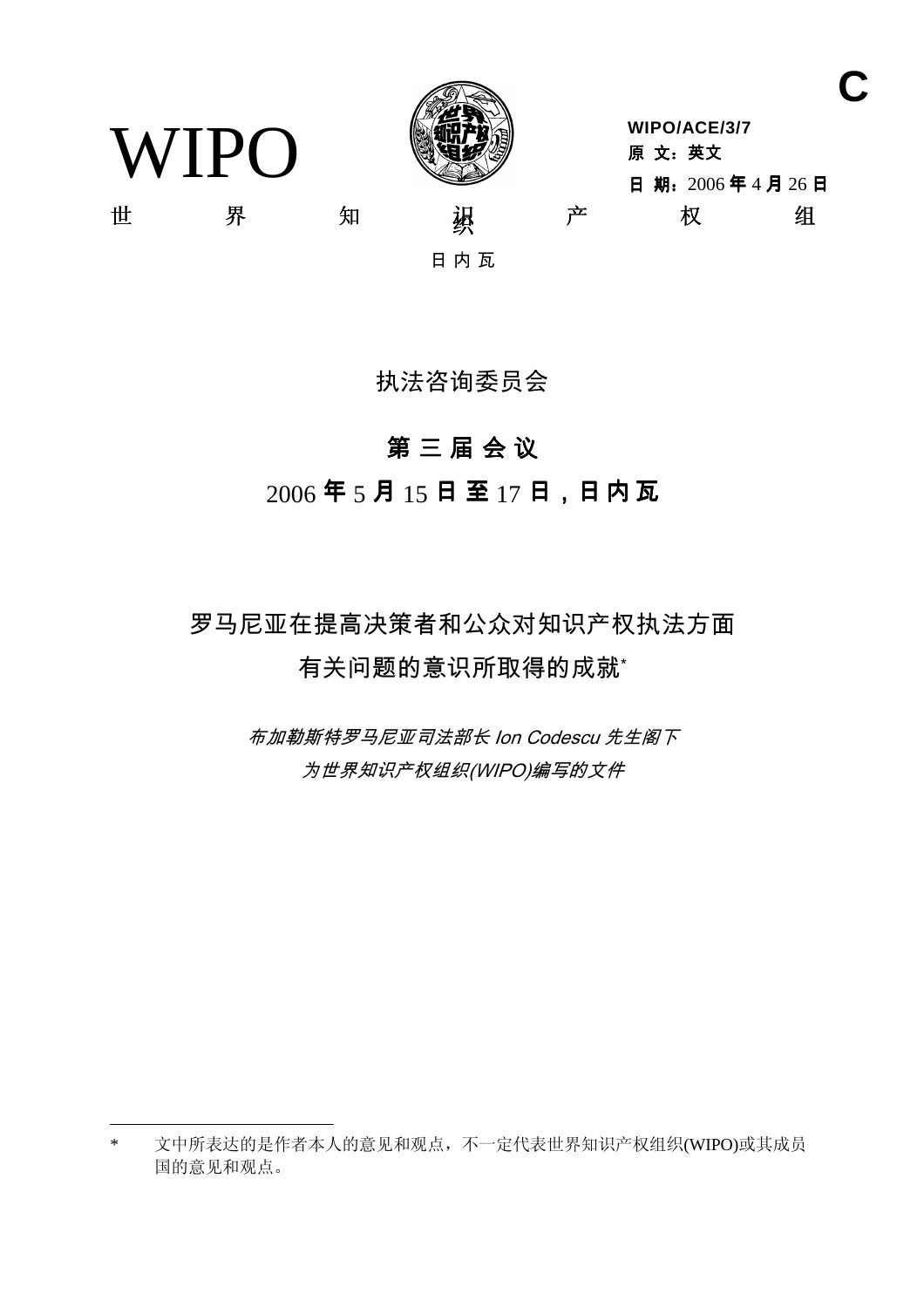#### WIPO/ACE/3/7 第2页

## 罗马尼亚在提高决策者和公众对知识产权执法 有关问题的意识方面所取得的成就

### 重点领域:

- ✔ 决策者意识提高的活动信息
- ✔ 知识产权执法领域对消费者的宣传
- ✔ 信息交流与其他增加司法机关处理知识产权案件经验的措施
- ✔ 提高海关官员和警察知识产权执法技能的能力建设和教育计划
- ✔ 制定国家执法战略提高意识、改善教育和提供实践培训
- ✔ 知识产权执法领域的成功案例

## 一、总体方针

罗马尼亚将于 2007年1月1日加入欧盟。这意味着讲入世界上最广阔的自由市场 ---欧洲联盟内部市场, 其中货物、劳动力、服务和资本自由流动。市场内部将消除 限制, 竞争力将成为驱动力之一。在这样的环境里, 知识产权保护将作为合法的市场 "平衡手段"之一。作为重要的促进创新和技术转化的手段,实现发明人和消费者之 间的一个适当平衡,知识产权保护的重要性不可低估。因此,广义上来说发明人有权 在特定时期保护他的发明产品,而消费者有条件的获得这些产品。实现这种平衡对于 国家政府来说并容易, 因为双方都想超出所需范围来获得利益。但是, 一旦发明公 开,发明人在绝大多数情况下都会受到损失,根据我们的实践表明,不幸的是,有许 多侵犯知识产权法律保护获取非法利益的情况发生。政府机关应当干预并维持这种平 衡, 例如打击盗版和假冒。

关于罗马尼亚的知识产权侵权和政府对其的反应, 2005 年欧盟全面跟踪报告阐述 了知识产权和工作保护仍为一个高度关切的领域,并且符合欧盟标准的立 法、知识产权执法持续引发的重要问题将继续作为工作的重点。对于打击盗版和假 冒、促进总检察官和法院等执法机构的协作、加强边境控制能力和强化职员培训,已 经成为当务之急。

在报告撰写时,已经采取了许多有效的措施,并且它们的效果已经在 2006年2月 的同业审查评估团的报告中得到了正式体现 *自上次同业审查以来<sup>1</sup>,已经取得了显著* 的发展, 特别是在机构合作、联合执法和法律框架方面 并且已开展的扎实的培训计

 $2005 \ncong 8 \nparallel$ 。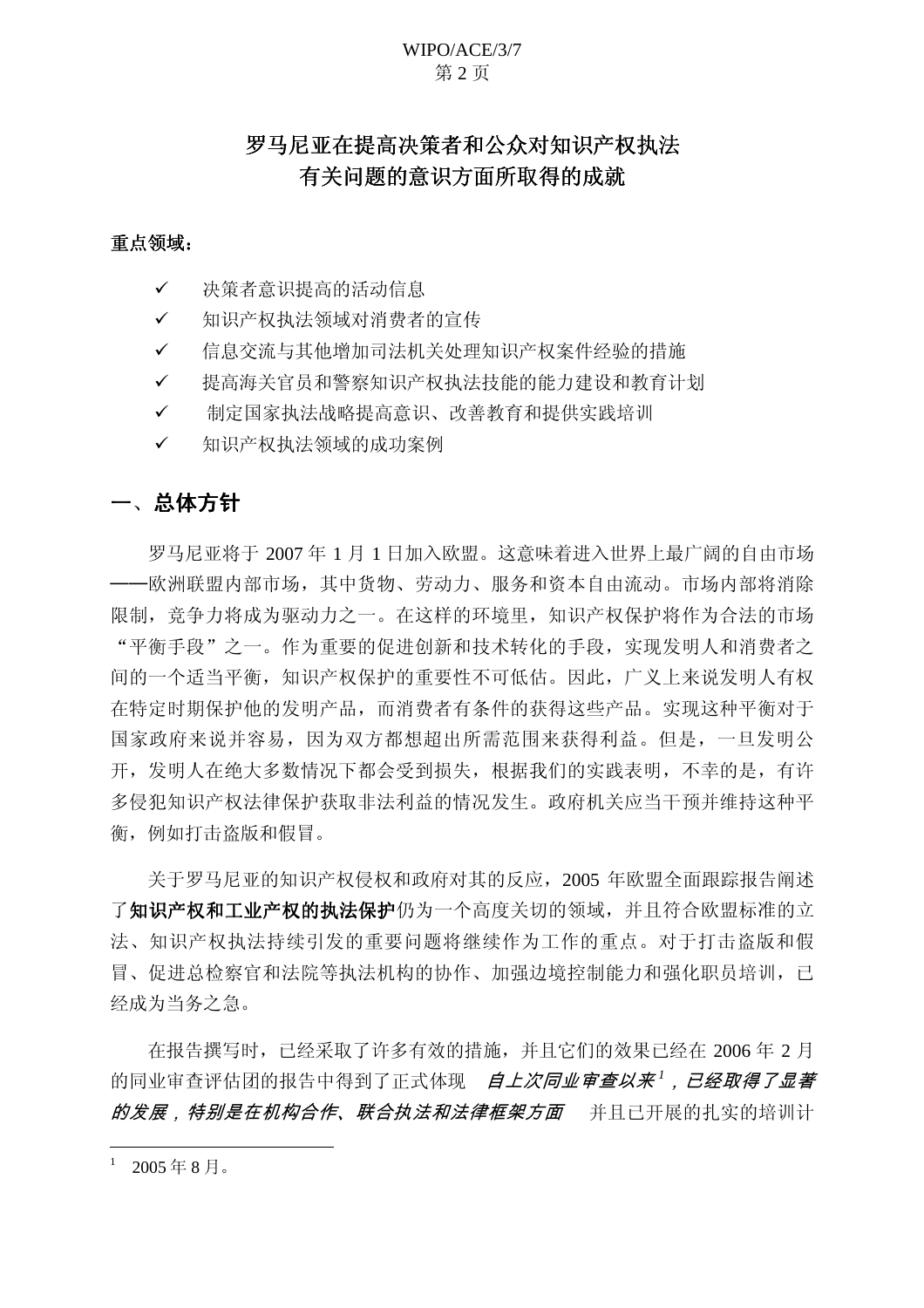划和执法队伍能力的增强给评估团留下了强烈的印象。可以认定,罗马尼亚有强烈的 愿望建设一个强大的知识产权制度, 保护创新者和发明人, 为发展竞争的、公平的市 场提供支持。

所有的这些成就来之不易, 根据罗马尼亚夫年的经验, 在这个领域取得的进步可 以用如下的关键词来概括一*意识、协作和专业化*。本文涉及的主题如下: 提高政府机 关和社会公众对于保护知识产权重要性的认识,促进政府主管机关和私营利益相关者 在知识产权成功执法方面进行协作, 培训不同部门的专业人员应对知识产权挑战。

演讲的主要部分如下:

- 主管机关,它们的职责以及在改进知识产权执法/能力建设方面取得的成就
- 措施——国家战略和行动计划
- 司法机关
- 意识和培训
- 工作方法和管理
- 成功事例
- 法律框架

## 二、主管机关和能力建设

在罗马尼亚有两个单独的专职机构负责知识产权保护: 国家发明和商标局(OSIM) 一负责工业产权, 以及罗马尼亚国家版权局(ORDA)——负责版权和相关权事务。此 外,组织机构中还有内政管理部——警察和边防警察、检察官办公室和法院、司法 部、海关总署、消费者保护机构、教育和研究部、经济和商务部、欧洲一体化部、国 家工业产权顾问委员会等等。

受篇幅所限本文不对它们所主管的知识产权领域进行介绍,其实它们与绝大多数 成员国都很相似。然而,知识产权执法领域发展的一个普遍和重要的特征是这些负责 知识产权执法的机构都设立了专门队伍和专业部门来处理知识产权问题。这对于取得 成就来说相当关键。这些机构与国家发明和商标局和国家版权局开展合作,通过协定 确立了各自的管辖范围以及作为本领域信息中心的职责,这对知识产权执法相当重 要。

应当提及,根据行动计划,新政府加强了知识产权执法有关机构的管理能力建 设。在海关系统委派了专职官员(在所有的海关任命了 479 名官员), 国家版权局 根据 2006年 1 月 26 日的加强国家版权局能力的条例新增了 32 个职位), 罗马尼亚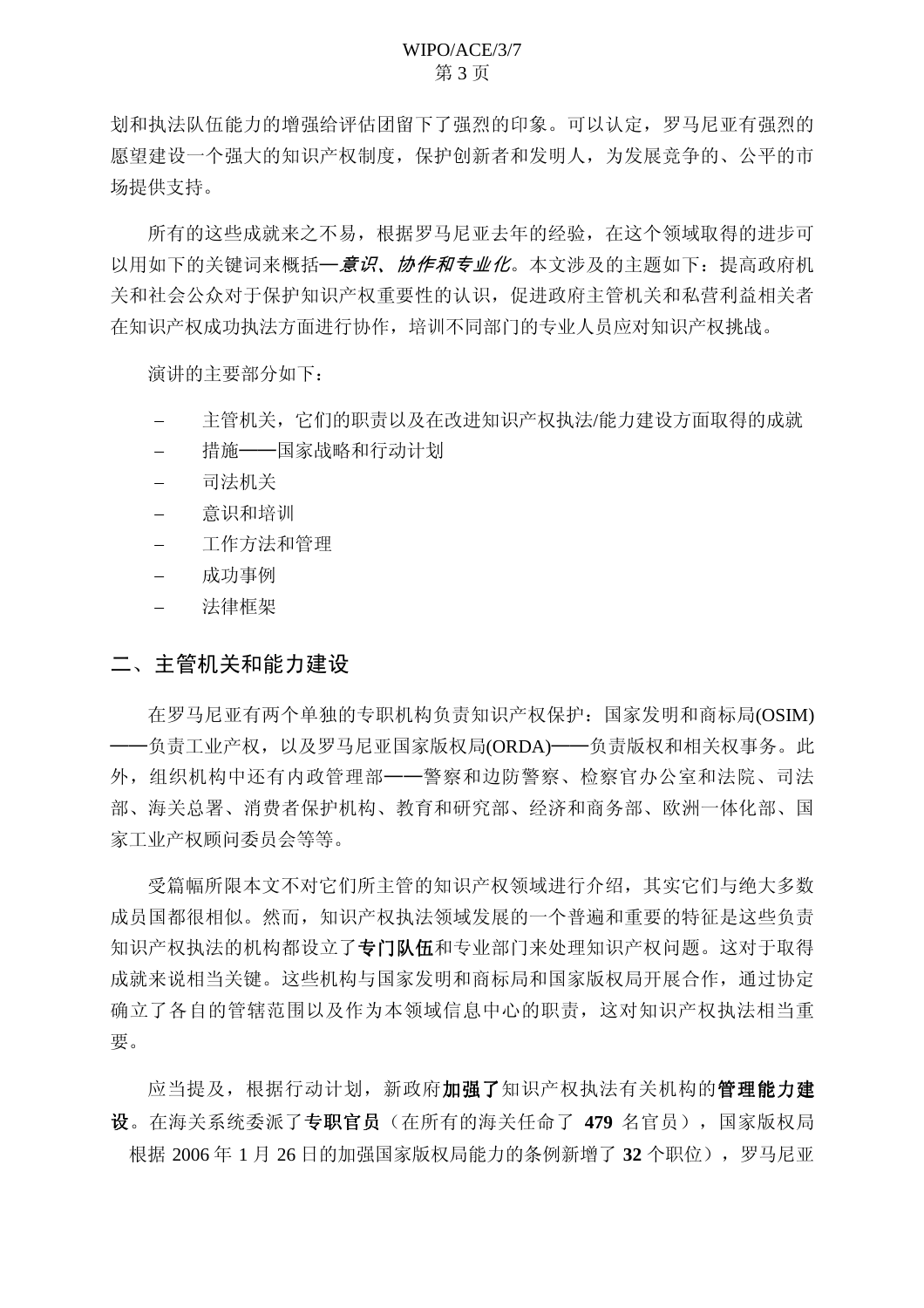警察总署(任命了102 名警官专门负责知识产权犯罪的调查), 边防警察(任命了58 名专职官员专门负责知识产权犯罪的调查)以及公安部(建立了一个由10名检察官组 成的知识产权中心机构,并在每一个县的检察官办公室任命了专职检察官<sup>2</sup>

国际合作工作也需重点强调,并对国际组织和成员国这些年来对罗马尼亚知识产 权执法发展所提供的支持表示感谢。特别提到的是为此设立的 Phare 项目, 例如 2001 计划。在 Phare2005 中的一个新项目刚刚启动——" 加强罗马尼亚知识产权和工业产权 保护机构的能力", 通过对现有进展的考虑, 预期将使知识产权执法保护的水平再上 一个新台阶。它的主要目标是:

- 机构的增强(进一步改善机构内部的协作、修订法律框架、改进工作方法、开 发一个评估盗版率的方法、培训):
- 通过组织公共宣传,提高意识3;
- 开发一个所有相关机构都可使用的共同信息技术数据库。

罗马尼亚与 WIPO 之间的积极协作在执法能力建设、发展知识产权战略手段方面 发挥了重大的作用。本文中将对合作的细节重点叙述。

## 三、措施——国家战略和行动计划

为了消除知识产权犯罪逐步增长的威胁和不良效果并回应批评, 2003 年罗马尼亚 政府开始建立*国家知识产权战略*,目的是为了更好的知识产权保护和执法。这项工作 由知识产权相关机构负责人组成的一个工作组来执行, 并得到了 WIPO 慷慨的理论帮 助。

制定战略是为了增进知识产权有关机构之间的合作,通过加强边境管理和制定更 严格的政策来降低违法水平。而在罗马尼亚当前最突出的愿望是打击假冒和盗版,为 了建立一个明确的执行和监控体制仍有许多工作需要做。

2005 年初, 为了实施该项战略采取了许多全面措施。因此在 2005 年 4 月至 6 月 间, 相关机构发布了一项行动计划, 设立了如下的清晰目标:

- 改进法律, 使罗马尼亚的法律框架符合"共同体法律"和国际标准,

- 加强检察官办公室、国家版权局、警察、海关的管理能力,

 $2$  见如下第 4.2 节。

更多细节请参照第7节"有效执法与意识提高"。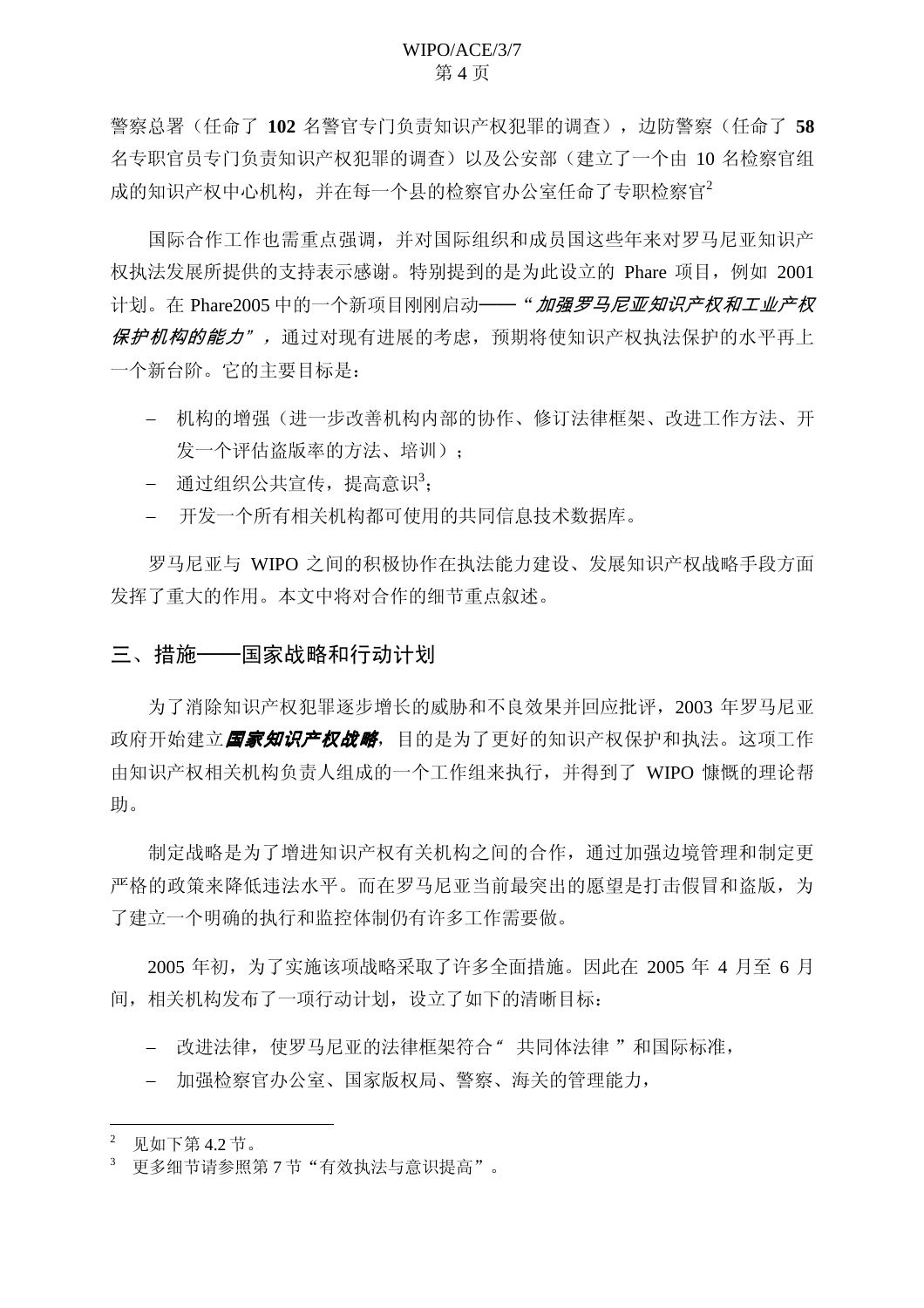- 促进知识产权有关机构的合作,包括建立一个集中的知识产权数据库,

- 加大阻止和打击知识产权侵权的投入, 例如假冒和盗版。

由于该计划的重要性, 政府于 2005年 9月 29 日批准了该项计划4, 它的实施由公 安部、司法部、欧洲委员会内部的专门机构来负责。

根据行动计划, 在国家机构间建立了长期的联系和协作关系: 它们包括: 司法 部、国家版权局、科希局、海关总署、罗马尼亚边防警察总署以及罗马尼 亚警察总署。

所有改进知识产权执法的进一步措施都在战略和行动计划中进行了说明。

#### 四、司法机关

#### 1. 司法部

给予司法机关全面重视的原因有:我在司法部的工作经验:司法机关在知识产权 最终保护和实施中的重要作用:以及知识产权领域近些年来意识的不断提高和发展。 上一次的欧盟知识产权评估团,自 2006 年 2 月开始工作,也就此进行了说明。<sup>5</sup>

在准备加入欧盟的过程中,司法部(MOJ)*作为谈判文件第五章—— 公司法部分的负* 责*机构*。根据这项职责,司法部处于中心地位并有义务协调其他机构,将包括知识产 权在内的国家法律与共同体法律协调一致以及将按期实施的有关阶段信息随后递交给 欧盟有关机构。

需要强调的是司法部并没有知识产权具体的执法权。因此,为了满足增进机构间 协作的需要, 司法部采取了**积极主动的措施**增进政府间主管知识产权事务机构的协 作, 以及这些机构与私营部门代表之间的合作。

<sup>4</sup> 政府第 1174/2005 号决定批准了"*关于改进知识产权执法(2005-2007)采取紧急共同措施的* 行动计划"。

<sup>&</sup>quot;*司法部已经成为变革的中心。自审查报告发布以来,在部长和总检察官的管理下已经实* 现了许多改变,它将推动罗马尼亚政建立一个稳定和更具竞争力的市场,以及为投资者提 供一个更适宜的环境。因此,现在还针对知识产权犯罪制定了一个严厉的政策。"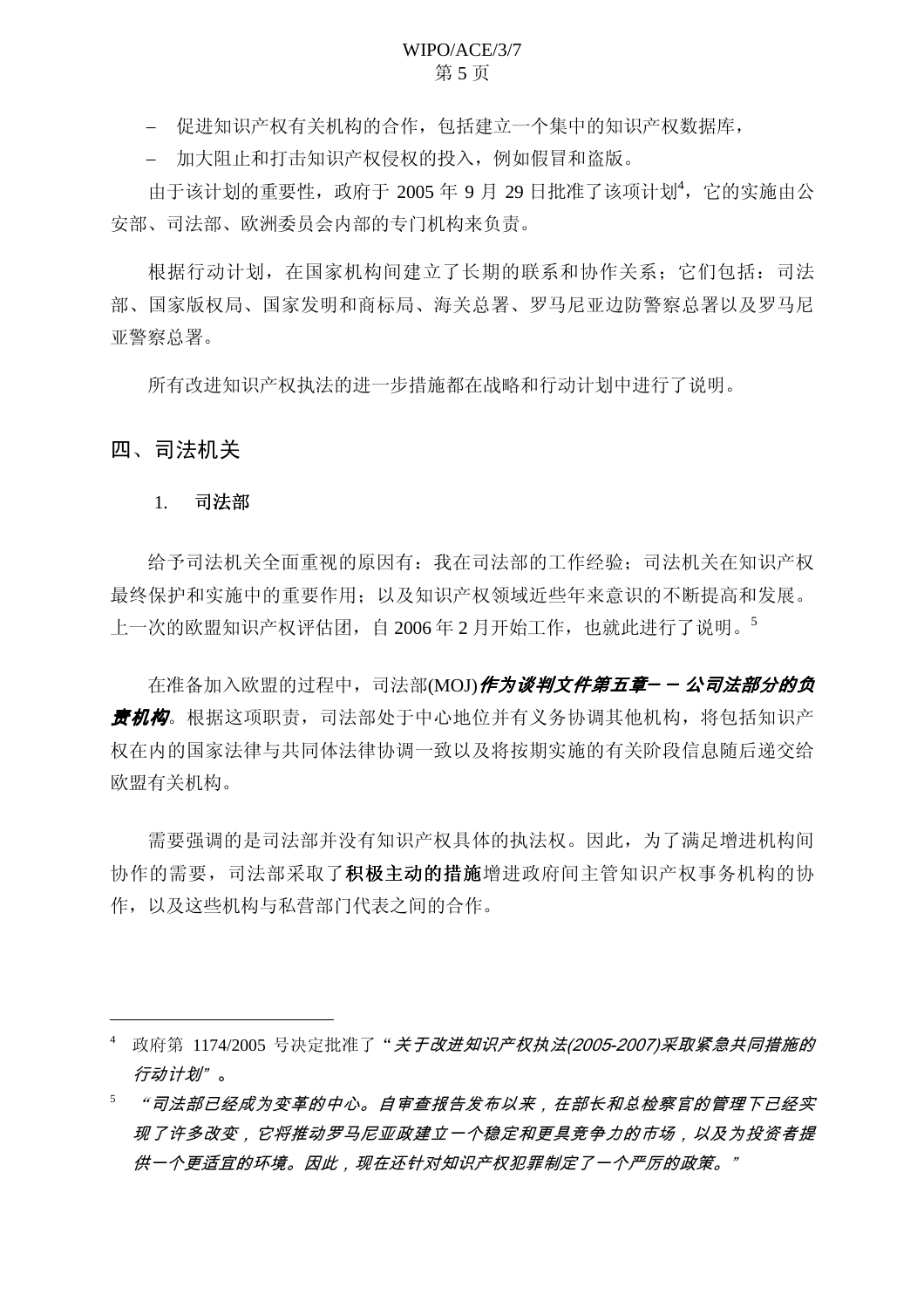司法部协助公安部实施知识产权行动计划并且协调该领域的其他活动。它还代表 政府准备有关议案改进法律框架

## 2. 公安部 ( 检察官办公室 )

最近, 总检察官办公室(GPO)<sup>6</sup>承担了确保知识产权执法的正确实施和与该领域其 他不同机构间协调的这项重要职责, 它是公安部的一个部门。

根据罗马尼亚宪法, 公安部隶属于司法部。需要明确指出的是司法部对于具体案 件没有管辖权仅有协调职责。根据法律规定, 司法部部长根据总检察官的提议并依照 412/2006 号令在总检察官办公室内建立了一个负责知识产权的单独部门。这个部门由 10 个专职检察官组成, 分为如下两级:

- 一个负责具体业务的次级单位——检察官通常负责具体的知识产权案件和
- 一个负责研究的次级单位 检察官负责收集全国的数据,研究知识产权案件 的调杳程序, 撰写案例评析并在全国发放, 用于更正、统一和确保知识产权执 法的有效实施。

此外, 还作为协调其他机构的中心, 该机构收集来自其他机构和私营部门的知识 产权执法所需的有关数据, 协调总检察官办公室和全罗马尼亚检察官的发展活动(包 括资源和培训), 管理国家战略——行动计划的实施, 组织有关会议来优化工作方法 和寻找简化立法及执行的最佳解决方案,促进政府机构与反盗版和假冒团体的交流和 协作。

采取的另一项重要措施是在每一个特别法院所属的检察官办公室都任命了至少一 位检察官负责处理知识产权案件。为这些检察官设计并组织了特殊的专门培训计划。 根据行动计划采取的这项措施, 应当被看作是将知识产权刑事案件升级到由特别法院 及其附属的检察官办公室来处理,反映了对知识产权犯罪的重视。

### 3. 法院

法院分为四级: 初审法院(178 个), 特别法院(41 个), 上诉法院(15 个)以及高等法 院。根据规定: 初审法院和特别法院负责一审案件。初审法院负责简单案件, 特别法 院针对专门案件。

<sup>6</sup> 总检察官办公室的正式名称为最高上诉法院检察官办公室,是负责协调全国范围内的检察 官办公室的中心机构。隶属与法院的总检察官办公室以及其他的检察官办公室,组成了公 安部。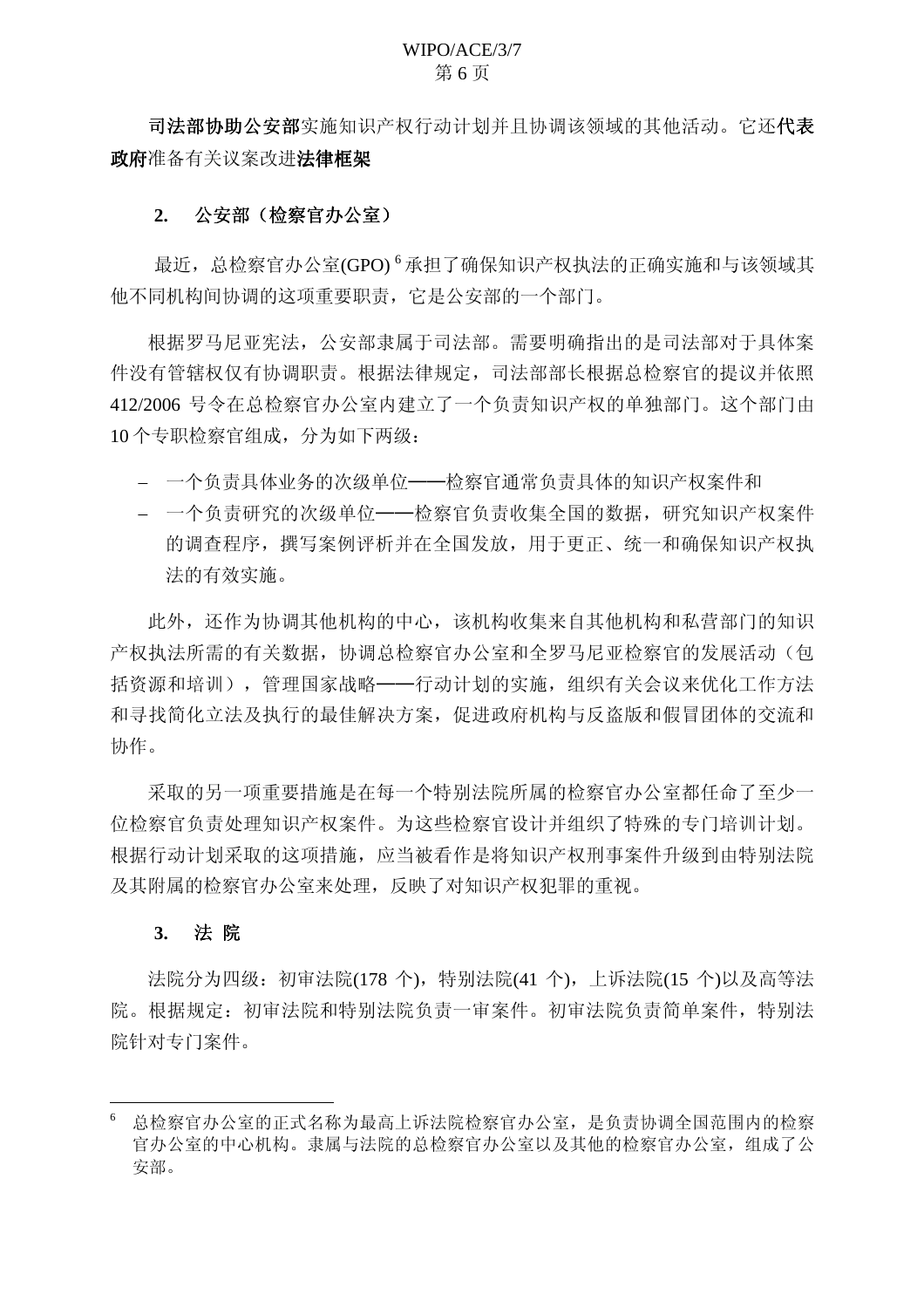### WIPO/ACE/3/7 第7页

涉及法院组织结构的法律<sup>7</sup>允许设立专门的陪审员、法庭和法院。目前根据案件的 数量和性质, 在特别法院和上诉法院设置了负责处理知识产权民事或刑事案件的陪审 团。自2005年1月起在布加勒斯特上诉法院设立了一个民事和知识产权法庭。

最高上诉法院共分为 4 个审判庭。民事和刑事审判庭包括知识产权案件的专门陪 审团。

根据 2005 年 12 月份对法律框架的修改<sup>8</sup>, 所有的知识产权案件的一审都由特别法 院管辖。对其判决的上诉由上诉法院负责。根据法律规定, 在特别情况下可以向高等 法院提起二次上诉。

#### 4. 司法机关的改革

为了正确评估知识产权执法的管理能力, 必须要认识到要对司法机关讲行全面改 革。这项结果对于知识产权执法来说大有益处,并且对于已经采取的相关措施来说也 是相当值得。改革的主要目标是:

- ✔ 对法院提供适当资助
- ✔ 统一司法管辖权
- ✔ 缩短法院的审限
- ✔ 减少法院的案件积压
- ✔ 实现法官的专业化
- ✔ 通过现代的管理方法提高司法效率

2005 年通过修订预算增加了司法机关的预算, 2006 年的预算与上一年相比有了显 著增加。

#### 司法机关的信息技术系统

在 2006 年上半年实现了法院和检察官办公室**信息化设备的全部配置**, 包括互联网 接入

## ✓ 2006年 1 月为法院和检察官办公室购买了 13,300 台电脑和其他自动化设 备, 并于2006年3月运送完毕, 价值约合 1,850 万欧元

第 304/2004 号法律涉及法院的组织结构, 由第 247/2005 号法律进行了修订。

<sup>8</sup> 紧急条例第 190/2005 号——参见第 8 节 ——*立法。*在本次修改前, 与知识产权民事案件由 特别法院审理不同, 知识产权刑事案件由一审法院负责审理。修改的理论基础是通过减少 法院数目实现陪审团的专业化以及培训更有经验的法官。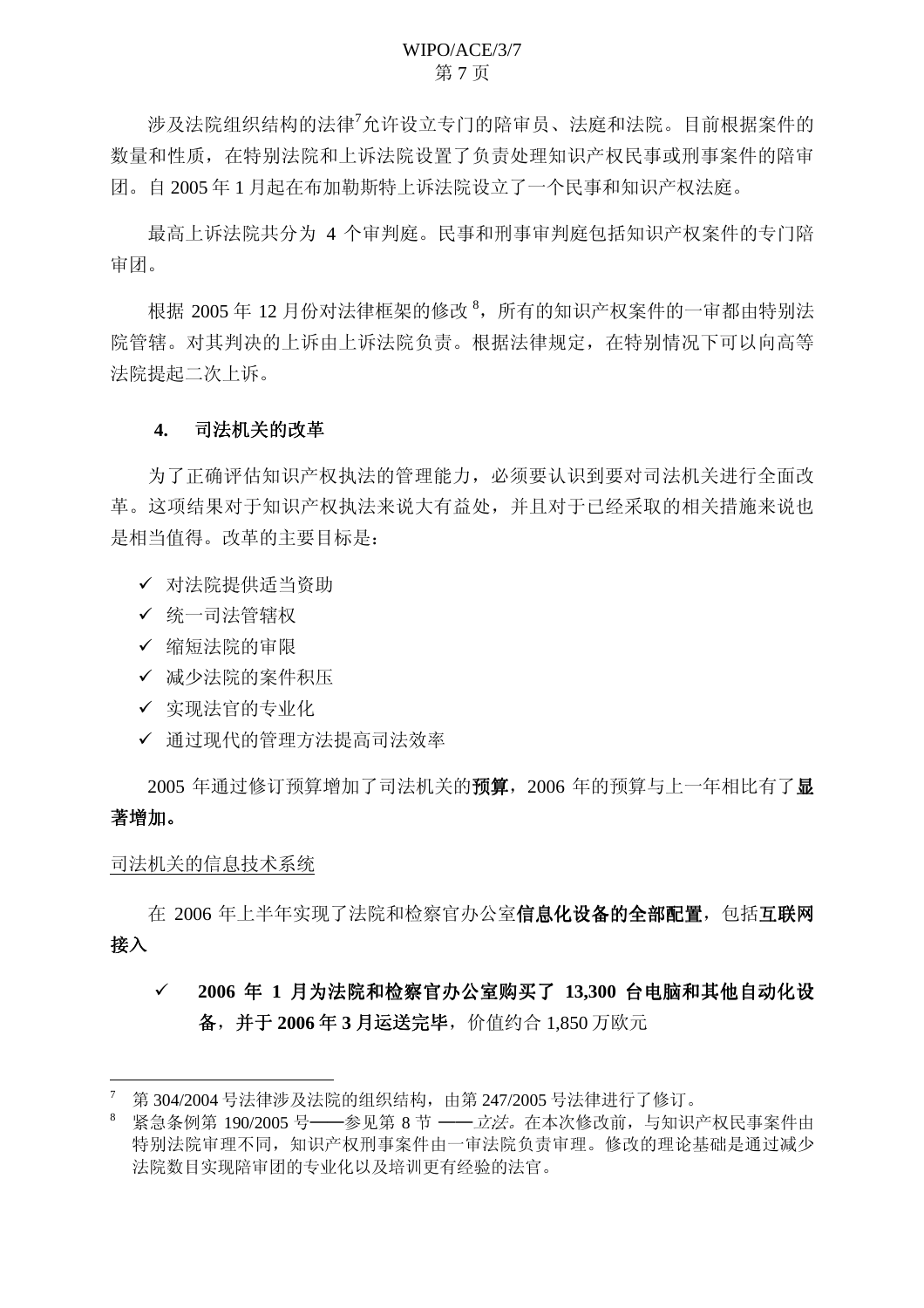- ✓ 在 2005 年 8 月新开设了一个网络门户使所有的法院能够从此获得有关信息 **(法律知识**、法院会议日程, 文件处理和统计数据 ([http://portal.just.ro](http://portal.just.ro/)).
- ✔ 2005 年 10 月通过了一项在整个司法机关系统建立一个安全的广域网(WAN) 的政府决议(法院、检察官办公室、最高司法委员会及其下属单位、司法部 等等 截至 2006 年 7 月已经为所有的法官和检察官提供了互联网接入服 务(包括杳询立法和法律知识数据库)。

#### 司法机关础设施

提供额外的预算,改进法院的基础设施,世界银行向法院提供了 1.1 亿欧元的资 助。除此以外,政府预算还为法院的基础设施建设提供了1.200 万欧元。

### 所有法院的案件随机移送

✓ 通过信息化手段在全国范围内实现了案件的随机移送。这是一个抵制腐败的 有效手段,增加了诉讼当事人对司法机关的信任。最高司法委员会和司法部 负责监督随机移送标准的正确实施。

#### 减轻最高上诉法院(高等法院)的案件积压

✔ 高等法院的案件积压通过行政和司法手段正在加以解决。截至 2006 年 3 月, 与 2004 年 6 月相比, 高等法院民事和知识产权庭的案件积压已经减少  $782%$ 

加强司法机关的管理能力

- ← 法官职位空缺的数目在 2005 年持续下降 2005 年 6 月的 561 个空缺对 2006  $#3$  月的 385 个
- √ 实现了法院和检察官办公室经济管理的专业化,现在管理都由经济师及其助 手来负责。
- ✔ 为司法机关提供了一套投资规划的方法,根据这项方法每项投资都基于效率 本位,并附有预算计划和优先级别。

法官和检察官的培训

- ✔ 增强了国家司法学院的管理能力(员工的增加、完整的管理计划、教室的扩 大)。
- ✔ 改进了法官和检察官的继续教育计划(司法官员可以在线参加继续教育培训 班: 完成了一个包含所有参加继续教育培训人员的电子数据库, 侧重于法官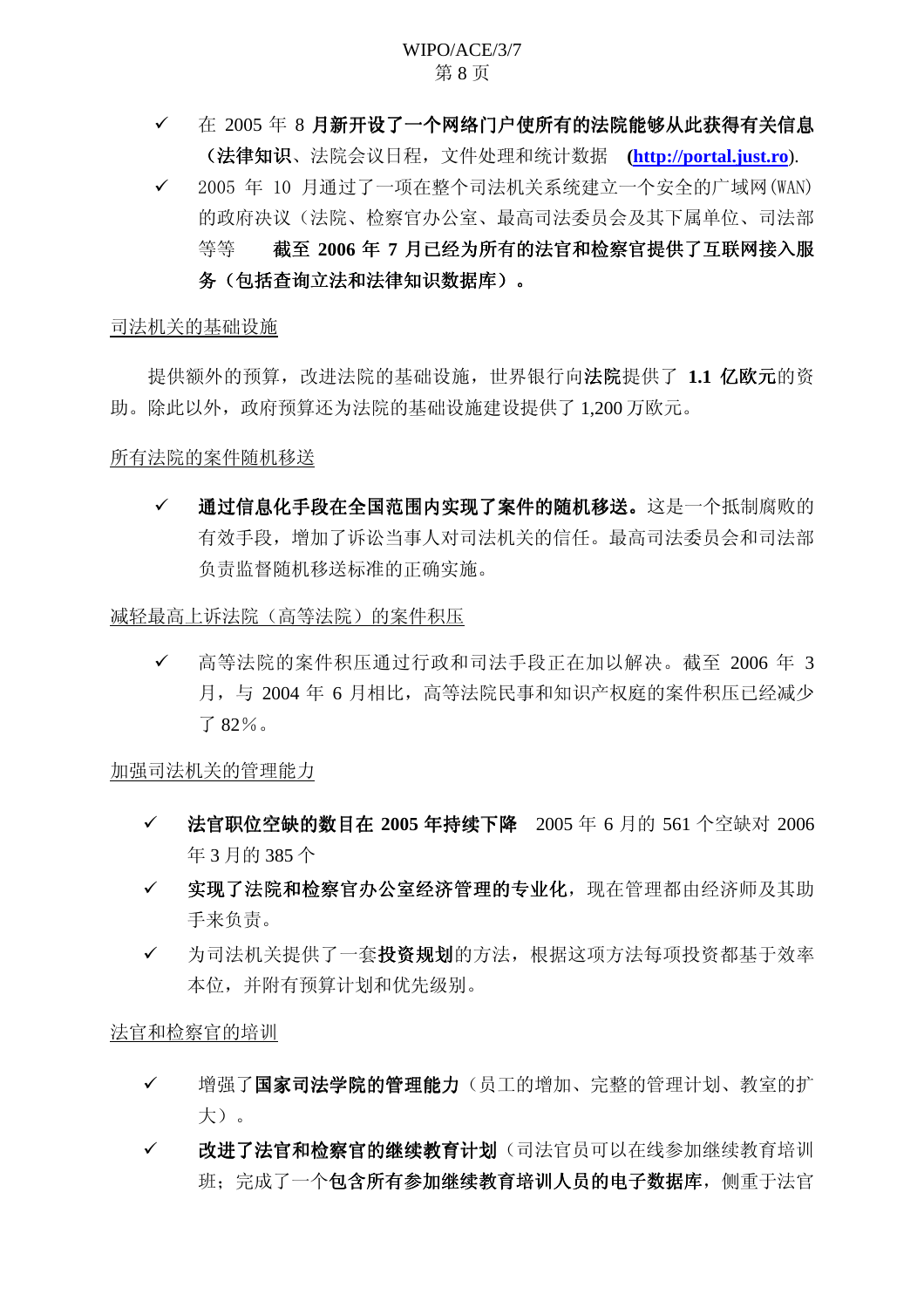## WIPO/ACE/3/7 第9页

和检察官的专业培训) ——为 3,000 名司法官员在 2005 年举办了 121 个培 训班。

√ 2005年为国际刑事、民事和商事司法合作网提供了强化培训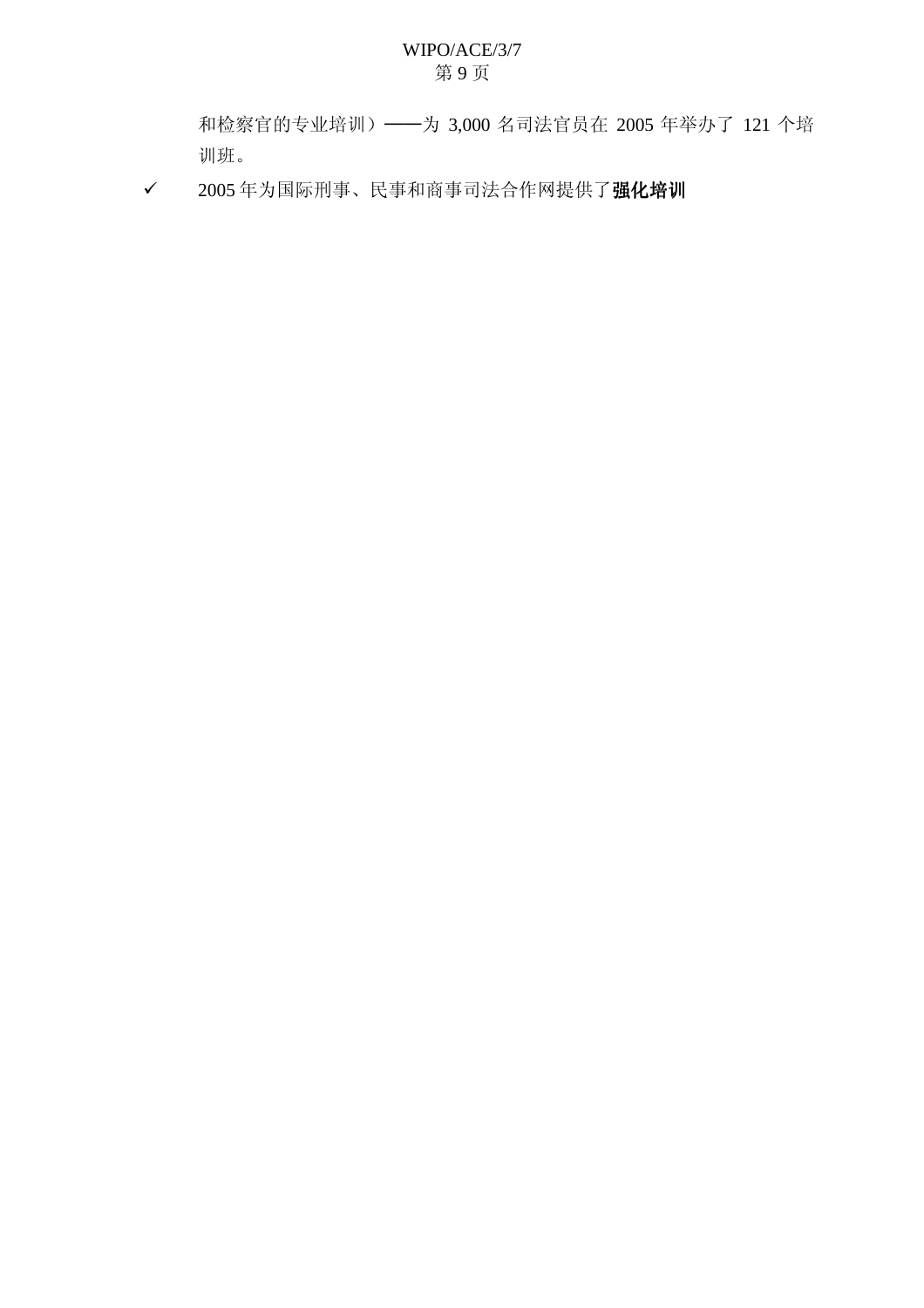法律的统一; 缩短审限

- ✓ 上诉法院有权请求高等法院统一民事法律。政府于 2005 年 6 月通过了上述的 民事诉讼法修正案<sup>9</sup>, 加快了法院的流程。政府也于 2005 年 9 月通过了刑事 诉讼法的类似修改。这些修改目前正在议会进行讨论。
- √ 可以通过纸件和互联网查询高等法院的判决
- √ 所有的法官可以实时杳询立法和法学知识。
- √ 2006年3月2日, 政府通过决议, 简化执法程序

2005 年组织了两个司法机关同业审查评估团, 对罗马尼亚的承诺履行情况进行了 评审。大部分的结论都是肯定的,并且建议继续实施改革战略。根据第一次同业审查 报告的结论 "司法部的改变和决心令人印象深刻, 体现了改革战略的总体质量[...] " 并且, 第二次同业审查次后业审查的主要结论与2005年6月的基本相 似:为了实现现有的法律改革以及将其纳入到日常的司法管理中,不仅是司法部的坚 定决心,还是其他主要司法机关的进一步改革,仍然令人印象深刻。[...]" 在 2006年3 月 6 至 10 日组织了第三次同业审查评估团。结论也是相当肯定, 主要结论是在司法机 关自动化方面取得了显著进展, 法院的基础设施得到改善, 在统计数据系统的改良上 取得了很大进步。

## 五、机构内部的意识提高——2005-2006 年的专门培训

提高负责知识产权事务的决策者和不同机构负责人的意识最有效方式是适当培 训。没有培训, 执法官员缺乏认识, 经常不会意识到知识产权侵权的严重性, 这是以 前的一个主要缺陷。

2001 年开展的 PHARE 技术援助项目满足了罗马尼亚官员的培训需求, 培训班在 数量和质量上都有了很大的提高。法官、检察官、警察、边防警察、海关官员、以及 其他执法官员都参加了涉及知识产权理论和实践的培训活动、案例研究及讨论。不仅 有国内——国家版权局与国家发明和商标局的专家,还聘请了国外专家参与该项目。 就特别计划与欧盟专家、美国专利商标局、美国联邦调查局(FBI)和世界知识产权组织 展开了协作。强化培训的一个主要益处是将不同机构的负责人安排在同一个培训班里 来增进机构间合作。

第 219/2005 号法律, 干 2005 年 7 月 14 日在第 609 号官方公报上公布。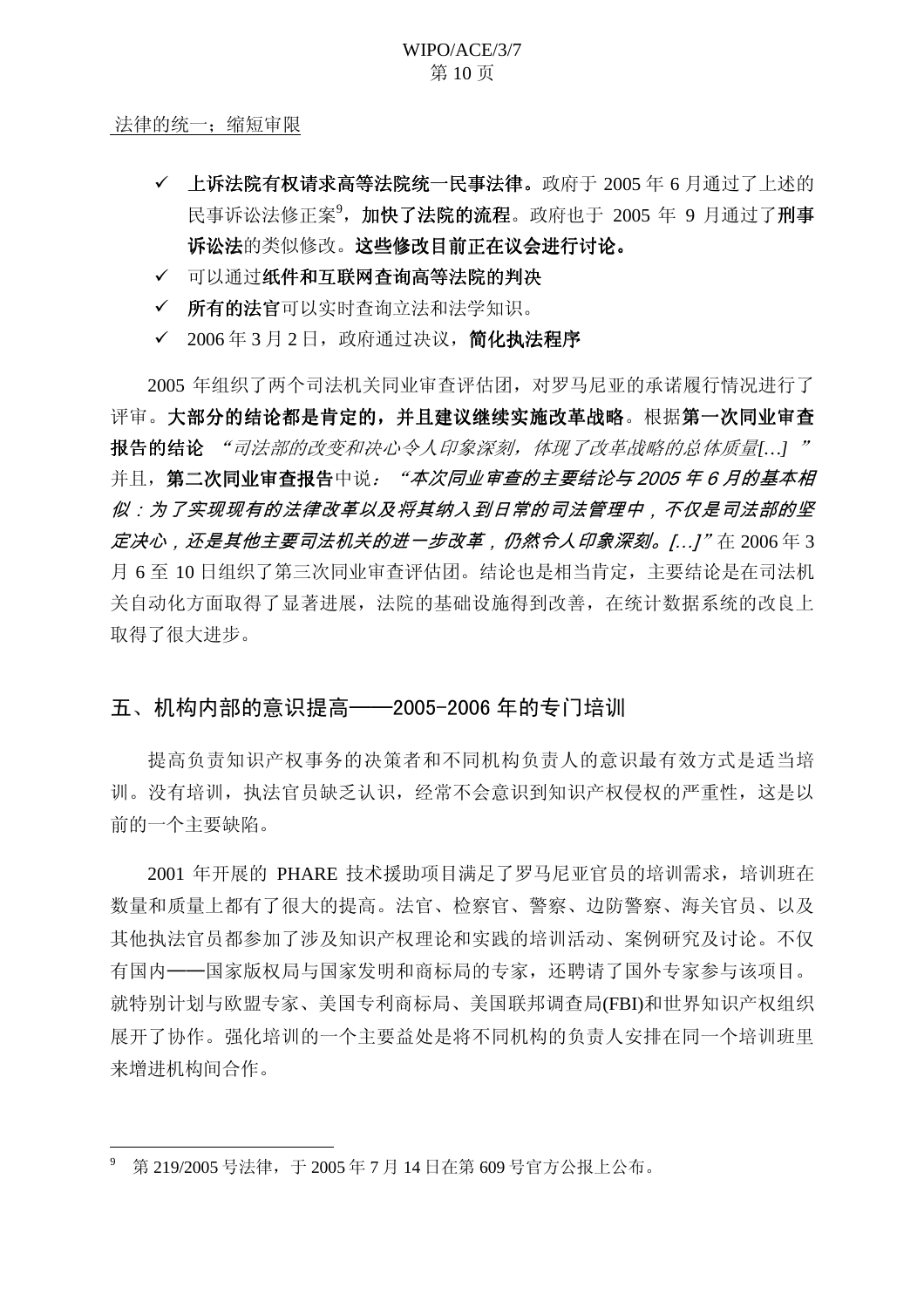## Ⅰ 法官和检察官

应当指出,根据法律规定,法官和检察官的培训由专门的机构——国家司法学院  $^{10}$ 负责。它为现有的和未来的司法官员组织培训(入门培训)

- ✔ 2005 年在 TAIEX 项目内由国家司法学院和欧洲共同体 TAIEX 办公室联合为 81 名法官举办了 4 次培训班, 主要为罗马尼亚法官和检察官提供了欧洲共同体 法律的培训。培训班的课程安排, 除其他议题外还包括作为欧洲共同体法律组 成的知识产权法讲座,以及就欧洲法院的有关案例法进行讨论。培训班由国家 司法学院地区培训中心负责组织,并有外国专家的参与。
- ✔ 2005 年 5 月 12 至 13 日, 在 PHARE RO/02/IB/JH-10 项目、国家司法学院以及 国家职工发展学院的持续支持下,为 18 位法官举办了一个培训班,目的是建 立一个新的培训教师网络。欧洲共同体法律培训也包括知识产权法。关于知识 产权法的主题如下:
	- 商标保护:
	- 商标图案选择的可行性:
	- 商标撤消的程序:
	- 驰名商标与著名商标的比较分析;
	- 版权和相关权的国家和共同体法规:
	- 著作权人的精神权利:
	- 版权和相关权国家和国际保护的理论和实际问题。
	- √ 在 PHARE RO/02/IB/JH-10 项目内, 编写了一本知识产权法律教科书, 供未 来的法官和检察官以及参加培训人员免费使用, 同样在国家法官学院的网站 上也可以获得该教科书。 [\(http://www.inm-lex.ro/index.php?MenuID=46&DetailID=67\)](http://www.inm-lex.ro/index.php?MenuID=46&DetailID=67).
	- ✔ 2006 年的国家法官学院培训战略中包括两个知识产权法培训班。面向知识 产权案件的专职法官和检察官, 涉及的主题如下:
		- 根据欧盟执法 48/2004 指令关于知识产权保护的新程序:
		- 根据关于版权和相关权的第8/1996 号法律所涉及的新程序:
		- 国家边境采取的知识产权保护措施:
		- 外观设计保护:

<sup>10</sup> 应当指出, 司法官员还经常参加由国家司法学院以外的其他机构组织的培训。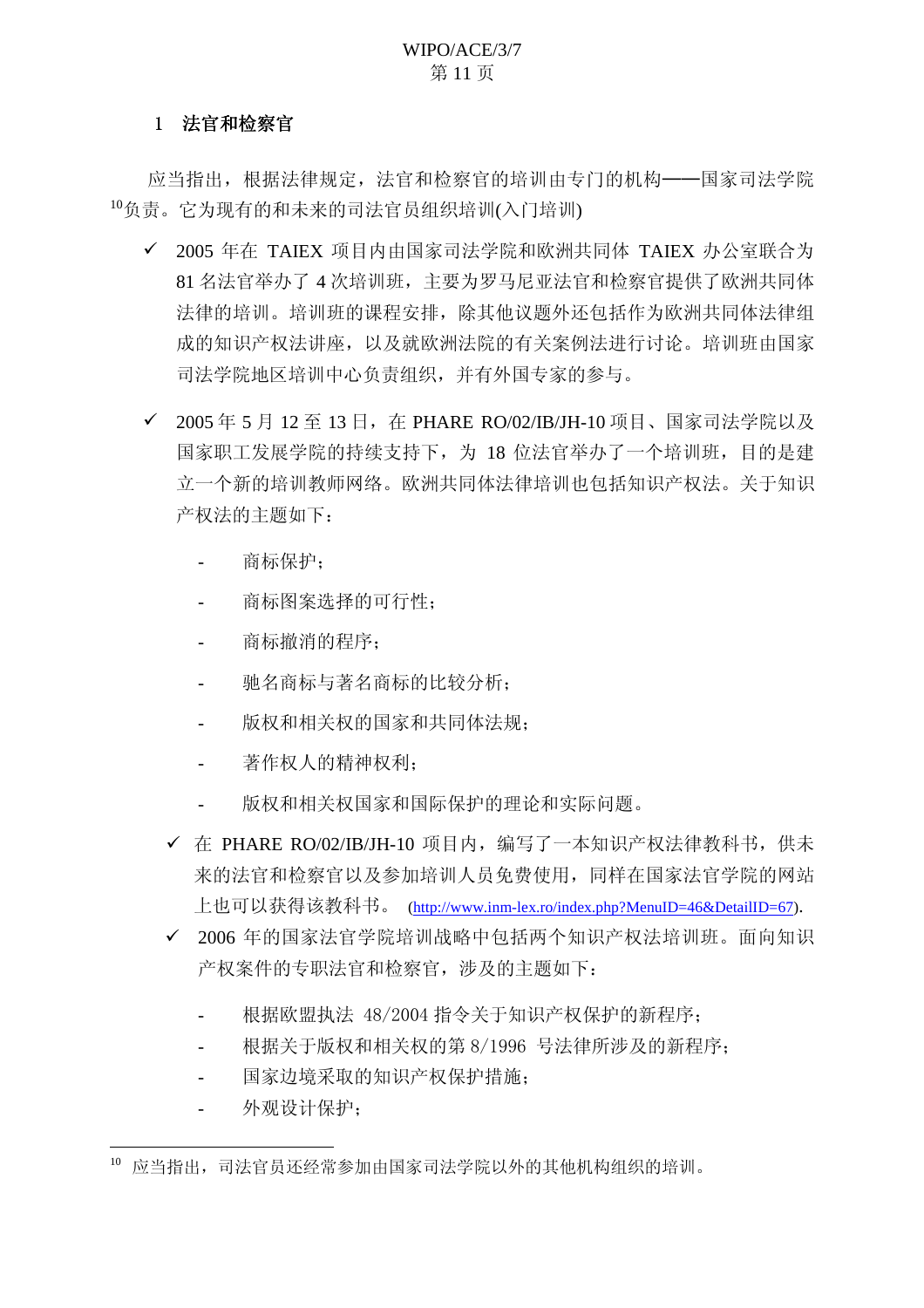## WIPO/ACE/3/7 第12页

- 知识产权法构成要素的比较:
- 知识产权领域的竞争规则:
- 知识产权犯罪:
- 专利保护:
- 欧洲法院 (ECJ)和 WIPO 的法律知识:
- 混淆的风险。
- ✔ 2006年国家司法学院组织了关于欧共体法律的 6 个培训班, 每期都有 25 名 学员参加。培训班的内容也涉及欧洲共同体知识产权和工业产权的法规和法 律知识。
- √ 在 PHARE 2004/016-772 01 04 计划 -- "对国家司法学院和 NCS 发展的持 续援助"中, 2006年为新参加培训人员举办了包括知识产权法律构成在内 的 8 个培训班, 每期有 15 名学员参加。
- ✔ 为了培训知识产权案件专职法官和检察官, 2006 年由国家司法学院组织了 16个培训班, 各有 20 人参加。

罗马尼亚和 WIPO 在培训领域的专项合作计划有:

- ✔ 2004 和 2005 年实施了两个知识产权法培训计划。该计划与 WIPO、欧洲专 利学院和瑞士联邦知识产权局联合实施。15 名知识产权专职法官接受了理 论和实践的培训。计划旨在提高解决知识产权实际案件的审理能力、加强负 壹知识产权的有关机关之间以及执法机关与私营企业负责人之间的协作。
- ✔ 2006 年, 与 WIPO 联合为知识产权案件专职法官、检察官、海关官员以及 警察开展了一个培训计划。该计划包括 WIPO 提供的强化培训, 为了提高解 决实际知识产权案件的能力。该计划的实践部分还包括案例研究以及与国家 打击假冒和侵权有关机构负责人的会议。该计划包含在 2006 年国家司法学 院培训战略中。
- ✔ 2005 年,第一批接受知识产权法专业课程培训的学生从罗马尼亚大学法学 院新建的知识产权中心毕业。作为 WIPO 合作伙伴的该知识产权中心, 是根 据罗马尼亚和 WIPO 签定的合作协议而建立。

尽管知识产权案件并不属于一审法院的管辖, 2006 年国家司法学院入门培训课程 还是包括了一个关于知识产权法的课程模型以及两个课外项目。

国家司法学院在 2003-2004 学年的入门培训课程中开设了一个一学期的知识产权法 课程模型 (16 小时)。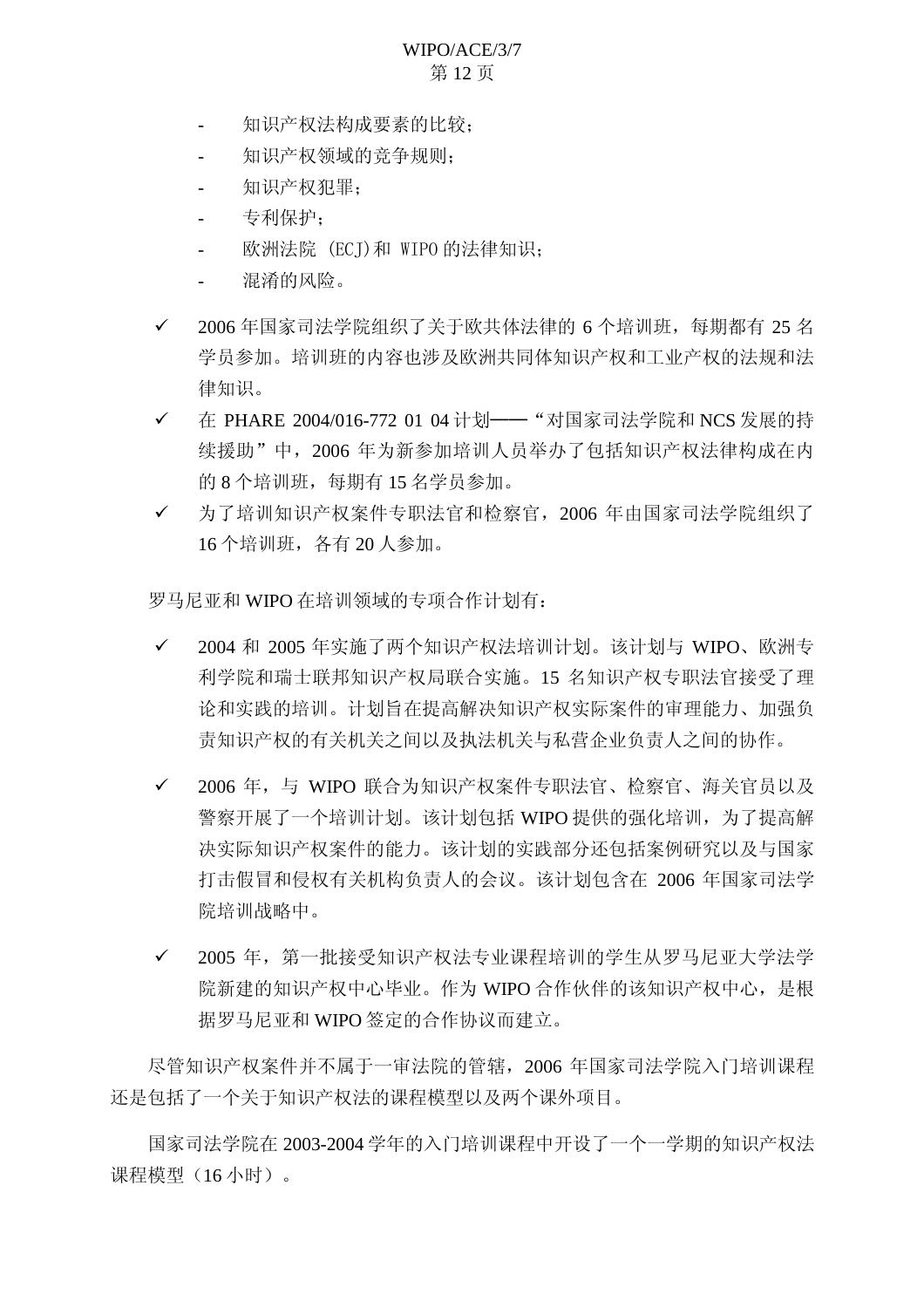## WIPO/ACE/3/7 第13页

除了知识产权法专有的16 学时以外, 在欧盟法律课程中还包含有知识产权法要素 构成的内容, 与其他 17 个课外项目一起供国家司法学院的学生学习。

## **2**ˊ䄺 ᆳ

- √ 2005年, 为 75 名负责假冒调查的警官举办了 6 个培训班, 并且为企业经理 和其他专业人士举办了专业培训课程:
- ✔ 6 名警官参加了由美国使馆与最高上诉法院检察官办公室联合举办的一个培 训班:
- √ 4名警官参加了罗马尼亚标准化协会举办的培训班:
- √ 56名警官参加了罗马尼亚商业软件联盟组织的培训课程:
- ✓ 52 名知识产权警官参加了由罗马尼亚警察总署组织的知识产权教师培训 班:
- ✔ 70名警官、检察官和法官参加了由 TAIEX 组织的知识产权培训班;
- ✔ 内政管理部研究生院也开设了关于知识产权的课程。

## **3**ˊ⍋ ݇

- ✓ 海关总署在 2005 年扩大了针对指定地区人员专业培训课程班的范围, 为 194 名海关官员组织了 10 个培训班。
- **✓ 2005年10月, 在2007年海关工作计划内, 打击假冒商品部门领导与匈牙** 利海关财政管理部门的领导举行了工作交流访问, 内 容涉及在欧盟新的知识产权规则 -- 欧盟委员会规则(EC)第 1383/2003 号规 则的框架内海关知识产权执法的有关问题。

### 4. 国家发明和商标局(OSIM)

- ✔ 国家发明和商标局的专家参加了欧洲专利局就知识产权执法、生物技术发明 保护、文献技术和信息技术培训等方面的培训。
- ✓ 国家发明和商标局还为其他执法机构组织了培训, 例如 2005 年 8-9 月以及 11 月举办的关于欧共体商标、外观设计的培训班。

### 5. 罗马尼亚版权局

罗马尼亚版权局的专家针对如下计划举办了讲座:

- ✔ 公安部针对检察官的培训计划:
- ✔ 针对律师的培训计划 --50 人参加: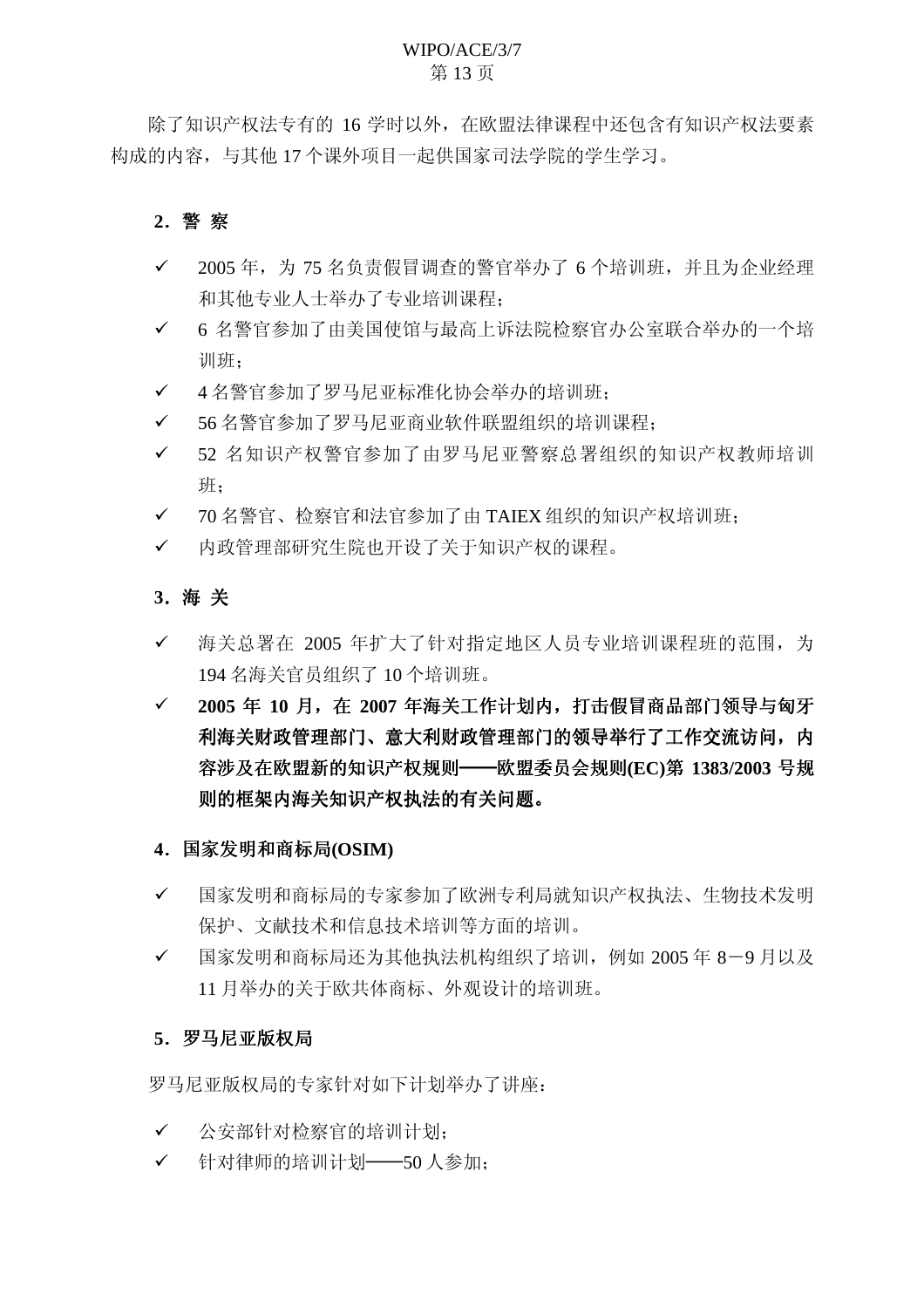- ✔ 中小企业的培训计划 -- 100 人参加;
- ✔ 由罗马尼亚版权局与 WIPO 以及 TAIEX 联合举办的关于版权集体管理的培 训班——40 人参加:
- ✔ 罗马尼亚布加勒斯特大学法学院知识产权中心举办的专门培训课程 --25 人参加:
- ✓ 为警察和宪兵部门负责人就管理中的新变化举办了 5 个培训班——50 人参 加。

我们可以用上次知识产权同业评审团的评语做结: *扎实的培训计划的开展以及执* 法机关能力的不断提高给考查团留下了深刻印象。在国家和国际的广阔范围内,为公 共和私营部门举办了培训,考查团希望在新的 PHARE 计划内能够取得更大的发展 *11*

## 六、 机构间合作: 信息交流

如果没有负责知识产权事务不同机构间的**适当协作**, 也就没有知识产权的有效执 法。根据行动计划以及公安部和司法部中心机构与其他利益相关人共同采取的措施, 为了协调国家知识产权执法政策, 建立了一个由所有相关机构负责人组成的中央工作 组。这对于改善罗马尼亚知识产权执法来说非常关键, 或如上次同业考杳报告所述

## "*建立一个高级别的决策团体非常关键*"

根据行动计划建立的工作组在总检察官办公室的协调下召开了多次**例会**, 会上就 各自职责范围内的信息进行了交流。针对法律框架修改的草案制定也举行了多次磋商  $\Leftrightarrow$ 

此外为了提高效率,公共和私营部门负责人决定建立三个关于打击假冒、盗版和 费用征收机构的三个下级工作组。工作组的成员决定每月召开会议。第一次会议于 2006年3月10日召开。

为了实施行动计划中规定的措施以及确保行之有效的知识产权执法,对罗马尼亚 版权局与警察总署、边防警察总署和海关总署签定的合作协议进行了修改。

同样, 除了罗马尼亚海关总署与国家消费者保护机构签署的协议外, 2005 年国家 发明和商标局(OSIM) 还与国家边防警察总署以及罗马尼亚警察总署签署了合作协议。

<sup>11</sup> 参见上述第二节, 关于 Phare 项目的简介。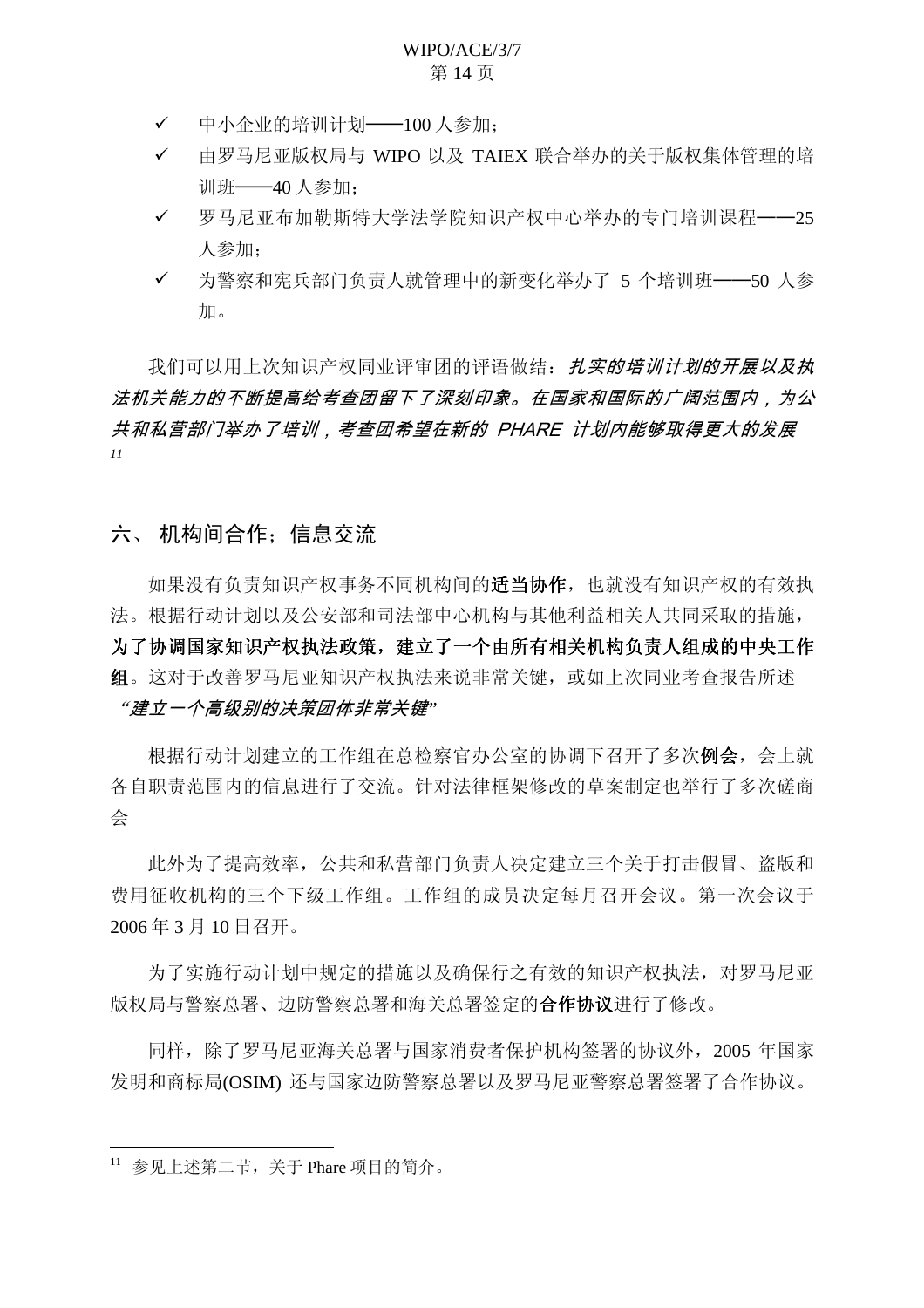主要目的是由国家发明和商标局向调查和检控机关以及海关提供查明假冒物品交易的 必需数据和信息。

在 PHARE 2005 计划中建立了一个具有重大作用的**国家知识产权数据库——**共同 数据库。已经购买了有关必需设备。Phare 项目的重要方面有, 建立一个促进知识产权 执法的机构间内部数据库,为多部门的执法队伍提供专业培训,知识产权领域公共官 传活动。在电子数据库建立后, 总检察官办公室内部的专职部门建立了一个初级的数 据库改进信息交流, 使负责执法的有关机构能够获得有关战略和实际业务的信息, 联 合开展调查活动。

为了有效的协调知识产权违法调查和监控的活动,检察官办公室的专职部门每月 对于检察官办公室和警察部门调查的重大复杂案件进行监控(当前正在对 73 个复杂案 件进行监控, 25 个关于假冒商标, 45 件涉及版权和相关权的违法, 3 件涉及假冒外观 设计和工业模型)。2005年下半年检察官对于这些案件审理的决定分析移送到地区检 察官办公室, 以便于采取正确措施。

公共机构之间的协作和信息交流更加先进: 作为执法过程的一个部分, 加强了与 私营产业之间的对话。为此, 激请产业负责人参加工作组会议, 就有关立法建议以及 信息交流进行了磋商。他们提供的来自第一线的实践信息和数据对于改进知识产权执 法来说至美重要。

## 七、有效的执法

在对能力建设措施的效果进行评估解释方面, 知识产权执法的成功案例以及统计 数据非常有用, 阐述如下。

在公安部的协调下, 自 2005 年 8 月开展了打击假冒和盗版的**执行措施计划**。相关 多个部门(IGPR.、IGPF、ANV、ORDA)联合开展了打击知识产权侵权的活动。

如上所述,罗马尼亚警察总署与其他相关机构一起联合开展了如下专项行动:

- 打击假冒和盗版产品的销售:
- 进口、销售和使用假冒解码器设备:
- 非法销售假冒或非法讲口香烟和烟草制品:
- 进口假冒产品:
- 每周采取海上行动保护版权;
- 对于来自特定国家的危险区域以及来自销售假冒产品供货商处的商品。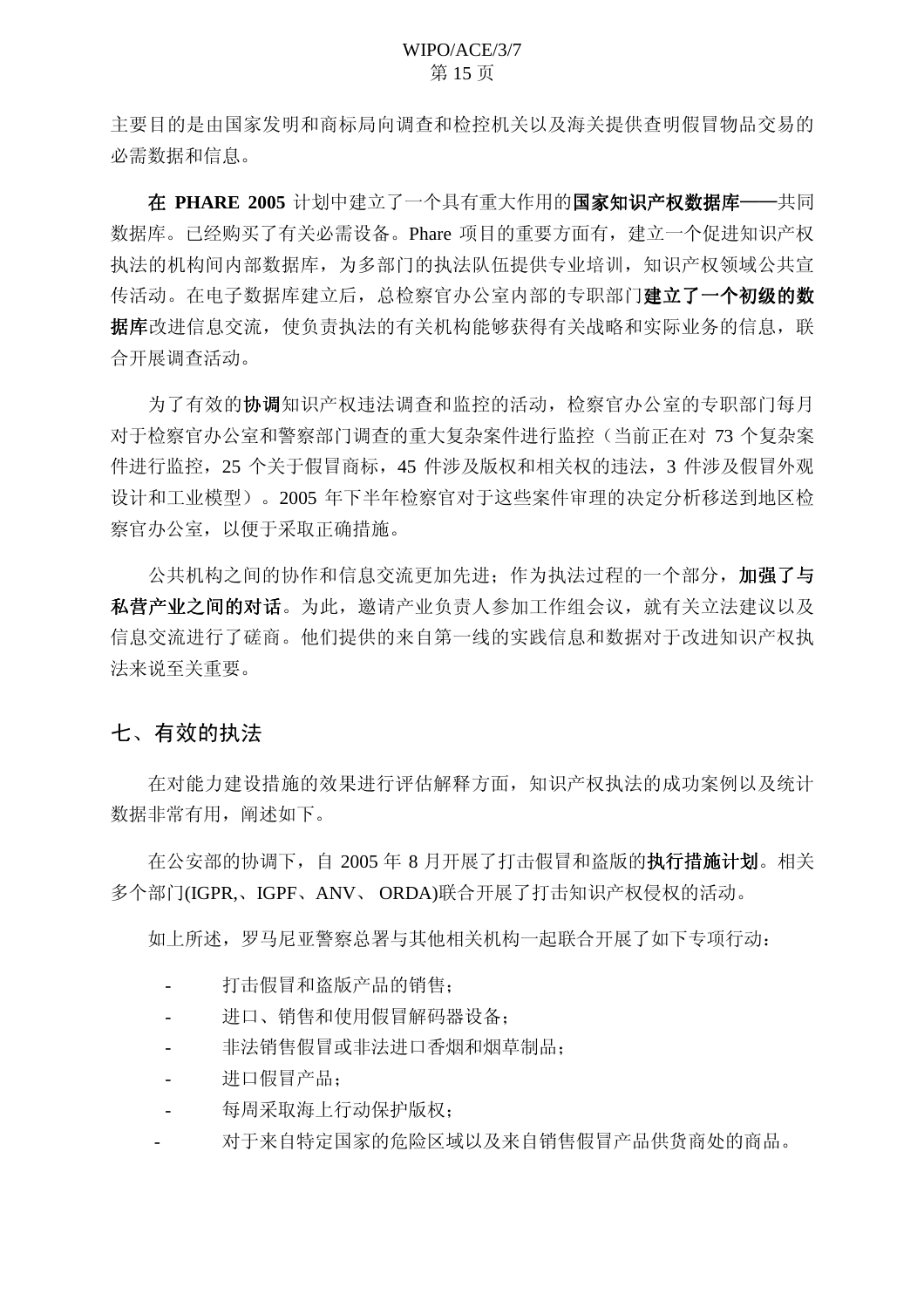在与保加利亚、摩尔多瓦共和国和乌克兰的边境上,由边防警官和海关官员联合 组成的调查组查封了大量涉嫌侵犯知识产权的物品。

自 2005 年 8 月行动开展以来, 在罗马尼亚 10 个城市已经查获了 12 家非法生产和 销售唱片、音像制品和计算机软件的盗版工厂。

其中共杳封了 14 套信息技术系统、24 个 CD 和 DVD 刻录机、13 块硬盘、70.229 个 CD 和 DVD、3363 个包装盒、空白 CD 和 DVD、CD 封面以及 839 张贴纸。

2005年法院共发布了9项入狱监禁判决(从入狱2个月到2年)以及35 项刑事罚 金。

2006年检察官起诉了 31 件案件。

在版权和相关权领域, 对于情节较轻的违法/违反共发布了 26 项禁令, 涉案金额达 到 100.67 千列依(RON), 共有 5.163 件磁带、71.506 件 CD 和 DVD, 13.912 件封皮, 19,332 件案件, 并查封了 50 件设备。在全国范围内查获了非法生产和销售音像制品及 计算机软件的 18 个盗版工厂。

2005 年警察共杳没假冒物品(衣服、鞋、电器、化妆品、卫生洁具、酒、烟草制 品、咖啡等)的总价值高达 1,284,551 欧元。

法院在 133 个案件中禁止涉嫌假冒商标的物品销售和进口。

通过执行*关于加强国家版权局管理能力的第 25/02.02.2006 号政府紧急条例*, 规定 了 4 种国家注册的申请方法, 分别为*国家唱片注册*(经济体的 49 项证书, 唱片注册的 207 项证书以及全息图片传送的 1.562.963 项证书), 软件注册(经济体的 75 项注册证 书, 311 项注册的软件), *私有国家版权注册* 2 项注册证书), *音像制品国家注册* 474 项音像制品注册, 555,031 项全息图片)。

针对警察和其他负责知识产权和相关权利保护机构大量调查的结果, 国家版权局 共对 32.435 项产品 (磁带、CDs/DVDs/音乐/软件/电影、硬盘等) 讲行了 146 项技术鉴 定和专家鉴定。

## 八、消费者意识的提高和宣传

对知识产权执法重要性的宣传不言而喻相当重要。实际上, 如果得不到公众的支 持, 执法机关很难打击假冒和盗版。这就是为什么知识产权宣传应当尽可能的接近公 众。罗马尼亚正积极开展宣传活动。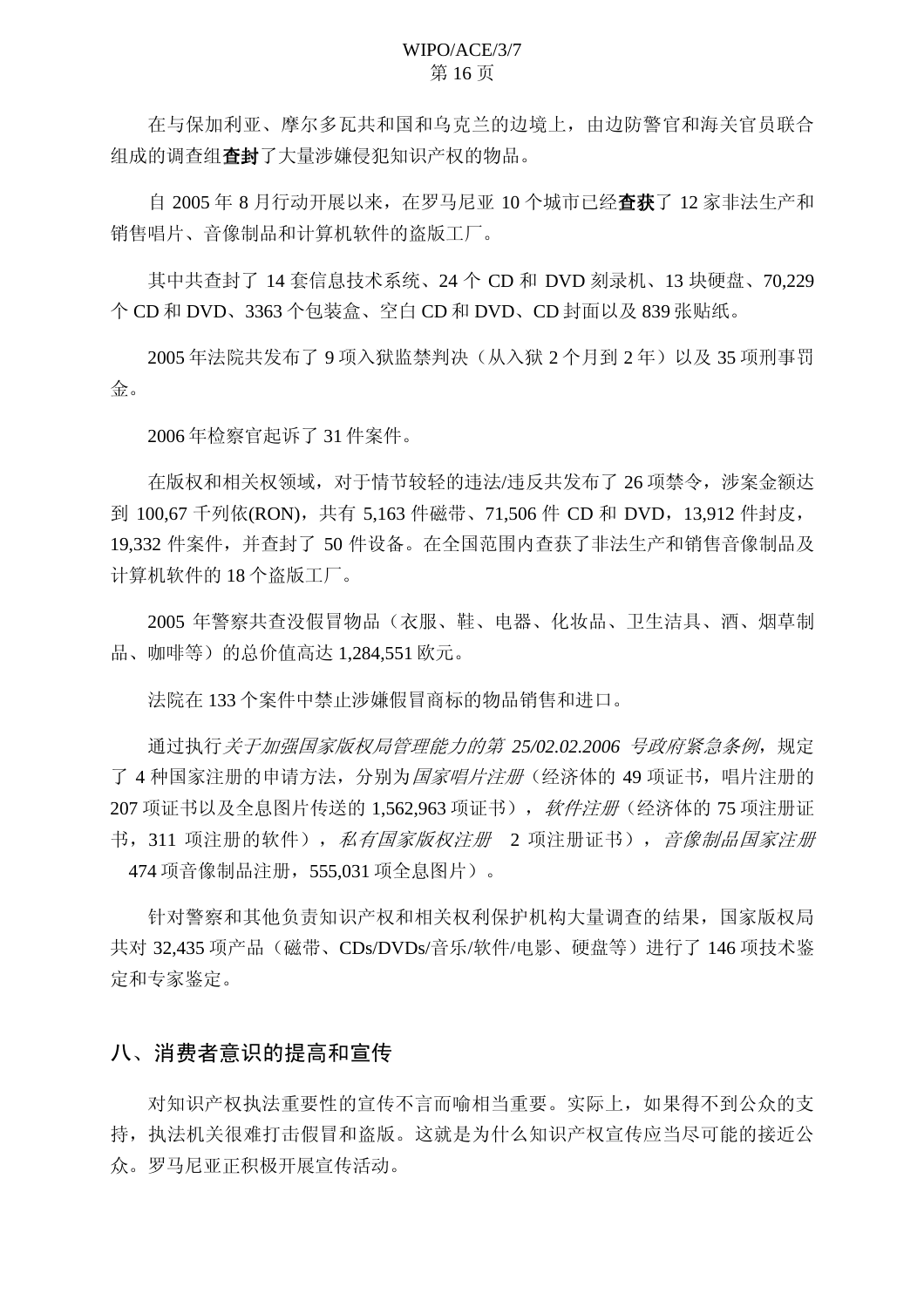为了提高公众意识, 2005 年 10 月罗马尼亚打击假冒联合会(REACT)组织了一个 20 吨假冒物品的公开销毁活动。这些物品是由罗马尼亚警察总署、罗马尼亚边防警察 总署和版权机构联合查封的。

2006 年 2 月, 国家版权局、罗马尼亚警察总署、罗马尼亚边防警察总署和 ROACT 联合组织了另外一项 70,000 件假冒音像产品、唱片和软件的公开销毁活动。包 括路透社、法新社、美联社等国际机构在内的媒体都通过报纸、广播和电视节目对此 进行了大量报导,并伴有对知识产权重要性的适当评论。

2006 年 2 月, 国家发明和商标局(OSIM)组织了关于罗马尼亚官方公报首次公布罗 马尼亚专利法的百年庆典。超过 1,000 人参加了庆典的系列活动,包括高官、欧洲和国 际组织的代表, 例如欧洲专利局(EPO)、世界知识产权组织(WIPO)。媒体对庆典活动进 行了大量报导。

在罗马尼亚工商业商会的支持下,罗马尼亚版权局的代表就最新法律发展所涉及 的反盗版措施在几个大城市进行了宣讲。

为了庆祝 2006 年 4 月 26 日的国际知识产权日, 如下相关机构分别举办了大型的 宣传活动: 罗马尼亚版权局(ORDA), 国家发明和商标局(OSIM), 工商业商会以及罗马 尼亚打击假冒联合会(REACT) 知识产权执法负责部门以及私营部门的代表参加了这 项活动, 这是提高公众知识产意识的一个重要机会。

为此, 2005 Phare 项目也开始包括开展公共宣传提高意识的活动。主要涉及的问题 右: 消费和使用假冒物品所带来的健康和安全风险, 对权利所有人的危害, 假冒和盗 版的有组织犯罪, 国外投资的减少。

## 九、相关的法律框架

已经得到公认的是, 罗马尼亚知识产权立法已基本满足欧盟和国际标准。2006 年 根据行动计划进行的上一次调整,目的在于完成欧盟既有法律最后部分的移植,因为 要在加入欧盟之日实现与所有共同体法律的一致。

本节仅就法律框架的最新修订进行介绍, 主要是关于执法部分。

第190/2005 号政府紧急条例<sup>12</sup>包括关于提高知识产权违法的检控效率的条款

 $12$  官方公报第 1179 号/2005 年 12 月 28 日生效; 议会正在对该法律的批准进行讨论。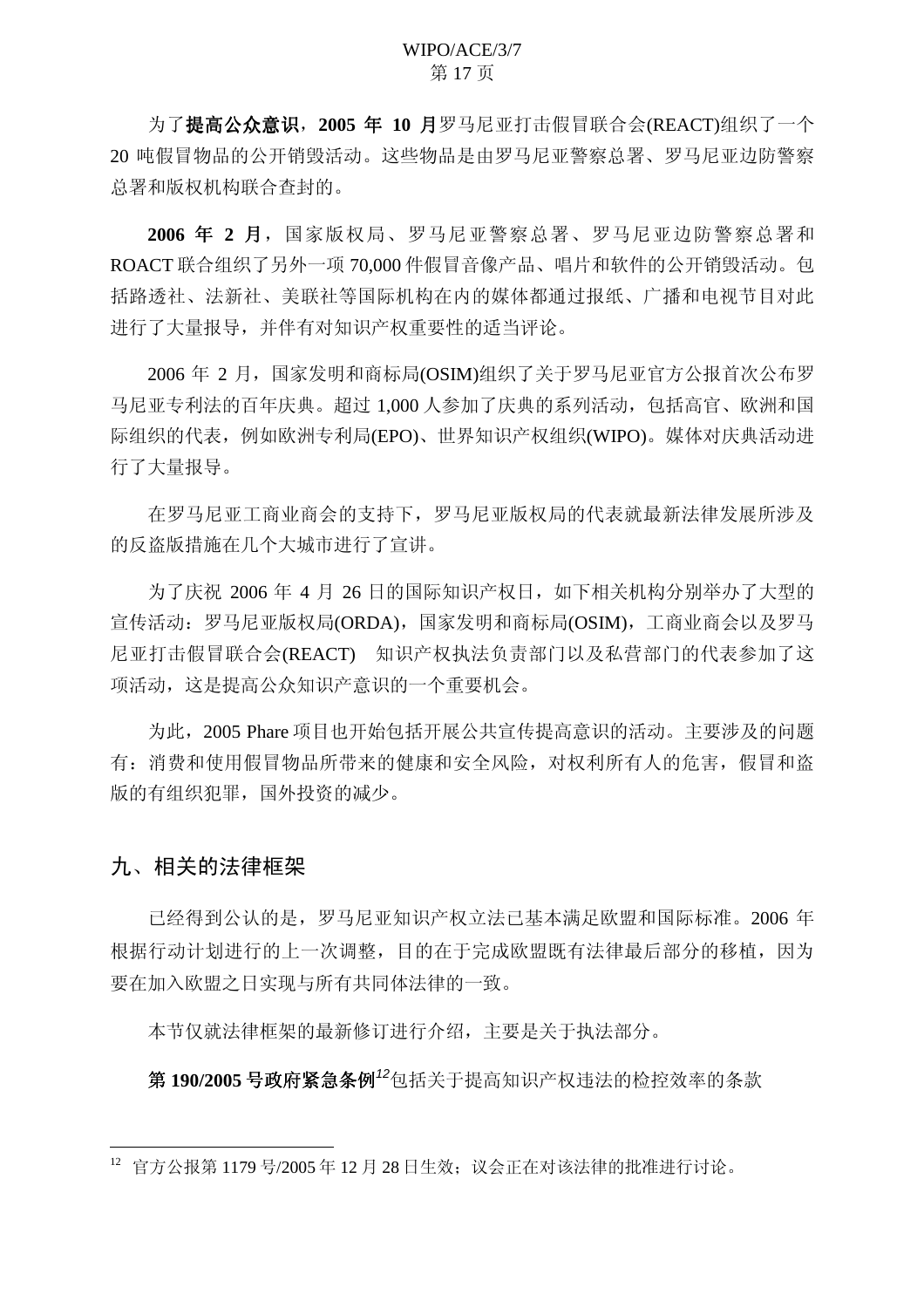#### WIPO/ACE/3/7 第18页

- 取消了依职权起诉知识产权违法以及刑事诉讼和解的可能:
- 知识产权违法由特别法院管辖:
- 知识产权违法由具级检察官办公室有经验的检察官负责调查(最低 4 年的服 务期) <sup>13</sup>;
- 涉及**有组织犯罪**的知识产权违法由最高上诉法院所属的检察官办公室的专职 部门负责。

第 344/2005 号法律涉及海关知识产权保护程序的特定措施<sup>14</sup>,增加了法官在查没 涉嫌假冒和/或盗版产品的职责。

第 337/2005 号法律对第 16/1995 号法律进行了修正, 涉及半导体产品拓扑图的保 护, 它是对于 1986年 12 月 16 日欧共体委员会 87/54/EEC 指令的移植。<sup>15</sup>

## 第123/2005 号政府紧急条例涉及对第8/1996 号<sup>16</sup> 法律的修改和补充, 包括

- 关于知识产权执法的欧洲共同体指令第 2004/48 号的移植 (版权):
- 对于再销售权指令第5条移植的澄清:
- 取消了对于有线电视转播费用的限制:
- 严格划定了国家版权局和警察的职责; 为了避免重复, 取消了国家版权局的 管理权限:
- 取消了国家版权局的咨询职责;
- 取消了权利集体管理系统中唯一的收款人;
- 取消了版权和相关权 1/3 的比率。

<del>美子加强 ORDA 管理能力的第 25/2006 <sup>17</sup> 号政府紧急条例规定禁止当街或在公共</del> 场合销售唱片、音像产品和软件。这项措施主要为了打击音像产品和软件的盗版,因 为侵权者很容易进行现场销售,而却很难在授权的商店里进行。

## 十、结论

罗马尼亚这些年来在知识产权保护符合国际标准方面取得了稳步发展,尤其在过 去两年里取得的进步更加巨大。不仅实现了立法框架的现代化,而且还克服了执法中

<sup>13</sup> 参见上述第 4.2 节

<sup>14</sup> 官方公报第 1093 号/2005 年 12 月 05 日公布。

<sup>15</sup> 官方公报第 1094 号/2005 年 12 月 05 日公布。

 $^{16}$  官方公报第 843 号/2005年 9月 19日; 议会正在对该条例的通过进行讨论。

 $17$  官方公报第 84 号/2006年1月3日公布。